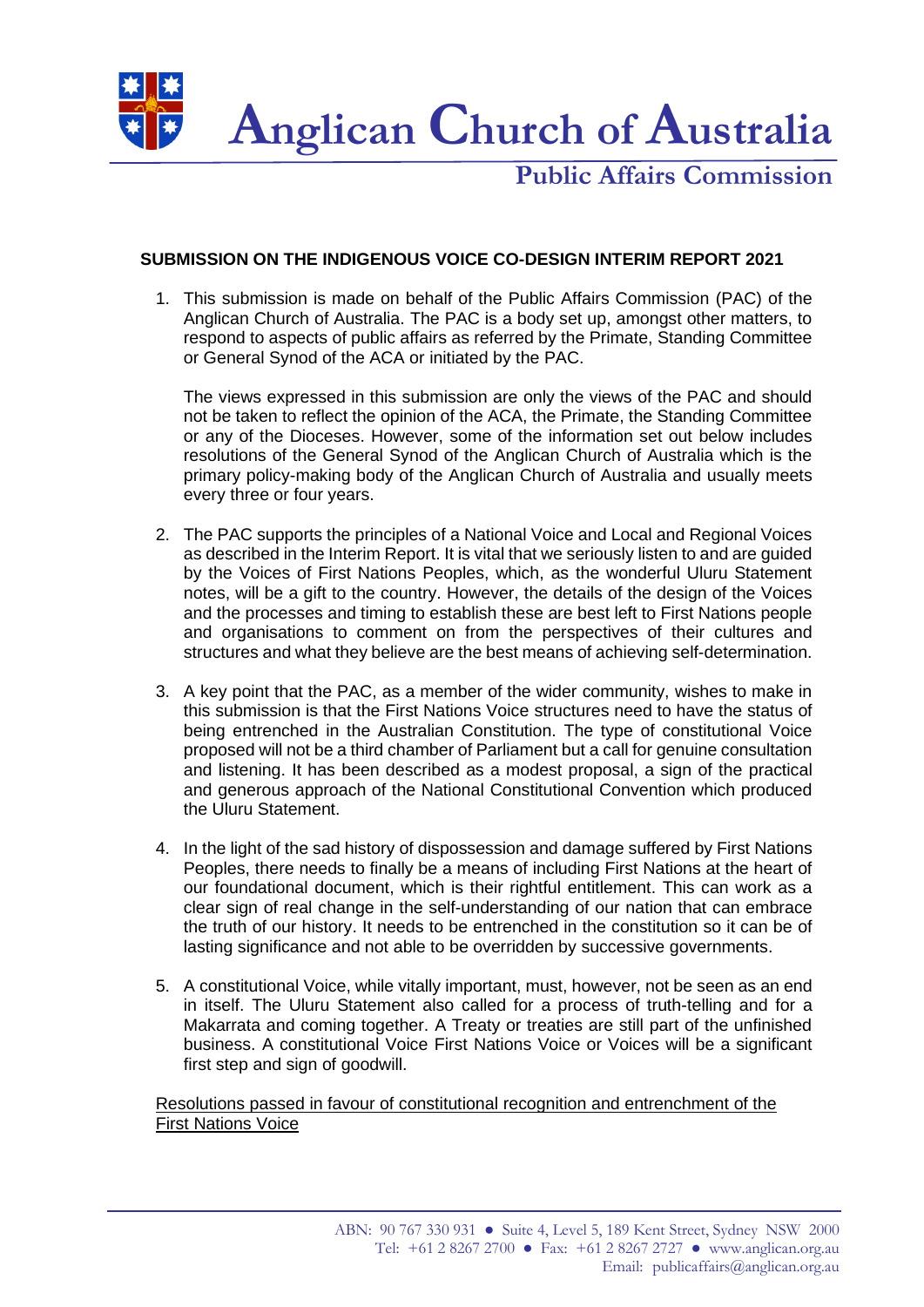6. The PAC and the General Synod of the Anglican Church have long supported the constitutional recognition of First Nations people. For example, back in July 2014, the following resolution was passed by the General Synod:

## **R54/14 Constitutional Recognition of Aboriginal and Torres Strait Islander Peoples**

That this Synod:

- 1 welcomes the commitment by the Commonwealth Government to promote the constitutional recognition of Aboriginal and Torres Strait Islander Peoples and to seek a multi-party approach to such constitutional reform;
- 2 supports the principles of reforming the Australian Constitution to recognise Aboriginal and Torres Strait Islander Peoples and to remove provisions allowing governments to discriminate adversely against people on the grounds of race;
- 3 commends the dioceses and church organisations who have produced information and study guides, such as those found at <http://www.perth.anglican.org/visible-and-valued> and http://www.anglicanchurchsq.org.au (at Social Responsibilities Committee page); and
- 4 encourages all Anglicans to study and engage with the issues concerning constitutional recognition.
- 7. In early September 2017, the General Synod passed the following resolution following the Uluru Statement:

## R28/17 - **First Nations' Voice**

The General Synod:

- 1. Supports the recommendation of the Referendum Council for a constitutionally-entrenched First Nations' Voice to the Commonwealth Parliament;
- 2. Encourages the governments in Australia to seek to negotiate in good faith with First Nations' Peoples towards treaties or other similar forms of agreement;
- 3. Requests the General Secretary to convey this resolution to the Prime Minister, State Premiers, and Leaders of the Opposition;
- 4. Requests the Public Affairs Commission in consultation with NATSIAC to prepare resources, including summaries and theological reflections for use by Anglican parishes, schools and organisations, on the Referendum Council Report, on any subsequent referendum questions and on the progress of treaty or similar negotiations.

A very similar resolution was passed by the Perth Anglican Synod in early October 2017.

8. Following the Federal Government's initial disappointing response to the recommendation of a constitutionally-entrenched First Nations Voice as called for in the Uluru Statement, the Adelaide Anglican Synod in October 2017 passed the following resolution:

"That this Synod expresses its disappointment that the Federal Government has rejected the proposal by the 'Reconciliation Council' of a 'National Indigenous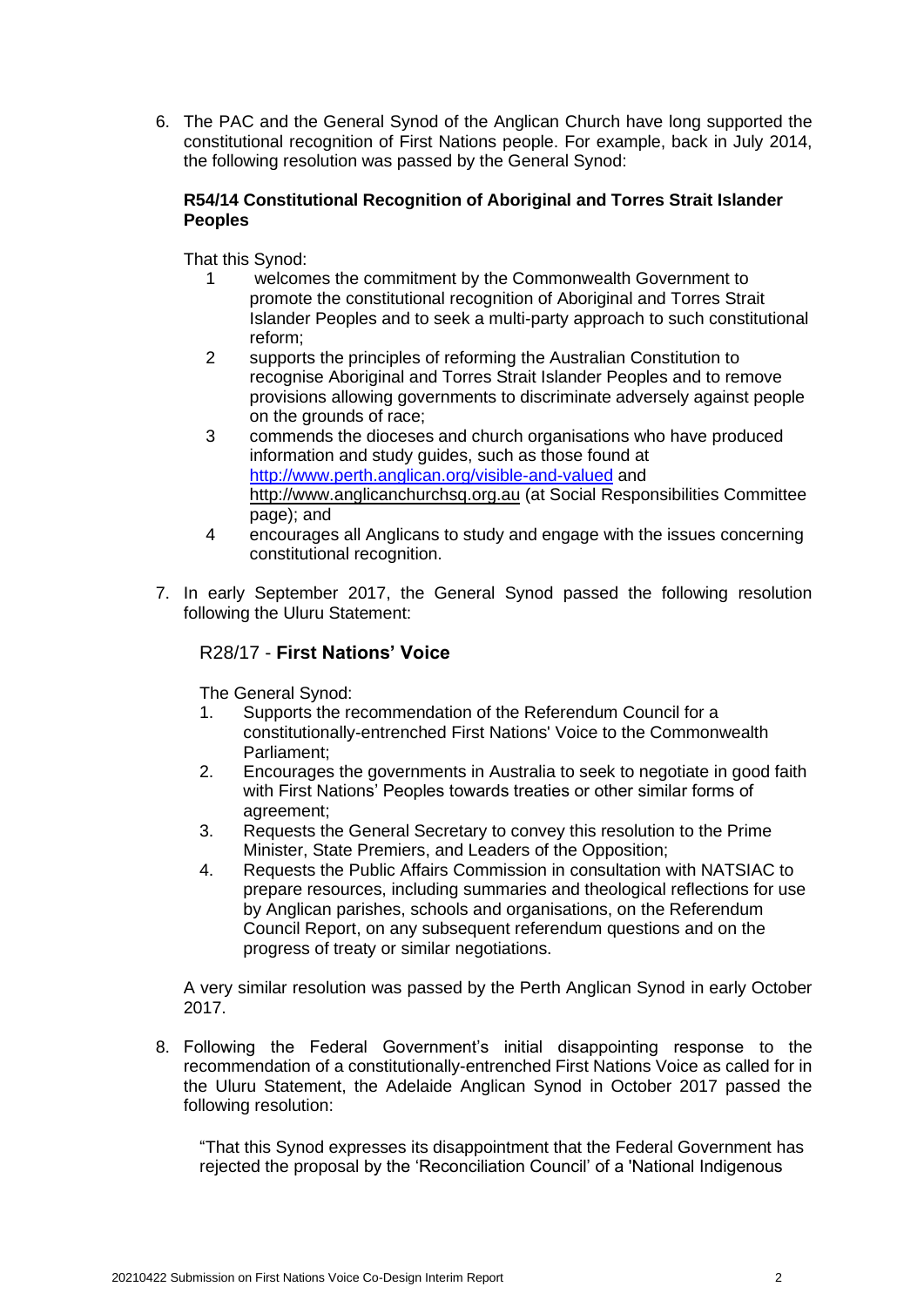Representative Assembly – A First Nations Voice' to be enshrined in the Australian Constitution and encourages the Federal Government to reconsider its position."

9. Most important are the resolutions from the National Aboriginal and Torres Strait Islander Anglican Council (NATSIAC), the peak organisation for Anglican Aboriginal and Torres Strait Islanders. These have also called for a constitutional Voice. At its 2015 Gathering, NATSIAC resolved:

"NATSIAC supports the campaign for Constitutional Recognition of Aboriginal and Torres Strait Islander peoples as the first peoples of this nation. We strongly endorse the removal of the discriminatory sections of the Constitution and the addition, after appropriate consultation, of any other section that will further strengthen the culture, values and standing of Aboriginal & Torres Strait Islander peoples, holding them as equals and acknowledging the contribution they make to this nation.

We would anticipate this Constitutional change would be the beginning of a dialogue between the First Peoples of Australia and the Government regarding Sovereignty and Treaty."

10. At its 2016 Gathering, NATSIAC resolved:

"NATSIAC recommends that the way forward is for the church to support the Constitutional Recognition of Aboriginal and Torres Strait Islander peoples, as outlined in our official motion of support. Any Constitutional change however must be more than mere tokenism and have real and genuine effect in terms of removing discriminatory language and providing a positive outcome for our nation's First Peoples. Fundamental is the need for genuine consultation with Aboriginal and Torres Strait Islander peoples. It is NATSIAC's position also that the Church also supports the move toward Treaty, with recognition seen as a first step on that journey."

11. At its 2019 Gathering, NATSIAC resolved:

"That this NATSIAC re-affirms the Statement from the Heart and calls on the Australian Government for constitutional recognition and a treaty between the First Nations Peoples of Australia and the Federal Government. This agreement will recognise the First Nation Peoples' history and prior occupation of this land, as well as the injustices many have endured and enshrine an Aboriginal and Torres Strait Islander Voice to Parliament in the constitution. The contents of this motion were forwarded to the Prime Minister of Australia and the Federal Minister for Aboriginal Affairs by the NATSIAC Secretary."

## **Conclusion**

- 12. Our national identity is sadly diminished and deluded if Aboriginal and Torres Strait Islanders are not acknowledged and valued as having a unique place in Australia's history as the original owners, custodians and stewards of these lands and waters, and as having an essential, special and lasting part to play in its present and future.
- 13. Our approach seeks to reflect the principles outlined in Joint Statement of Commitment and Affirmation of Faith and Justice with Aboriginal and Torres Strait Islanders resolved by General Synod in 2007. This included the following commitments: